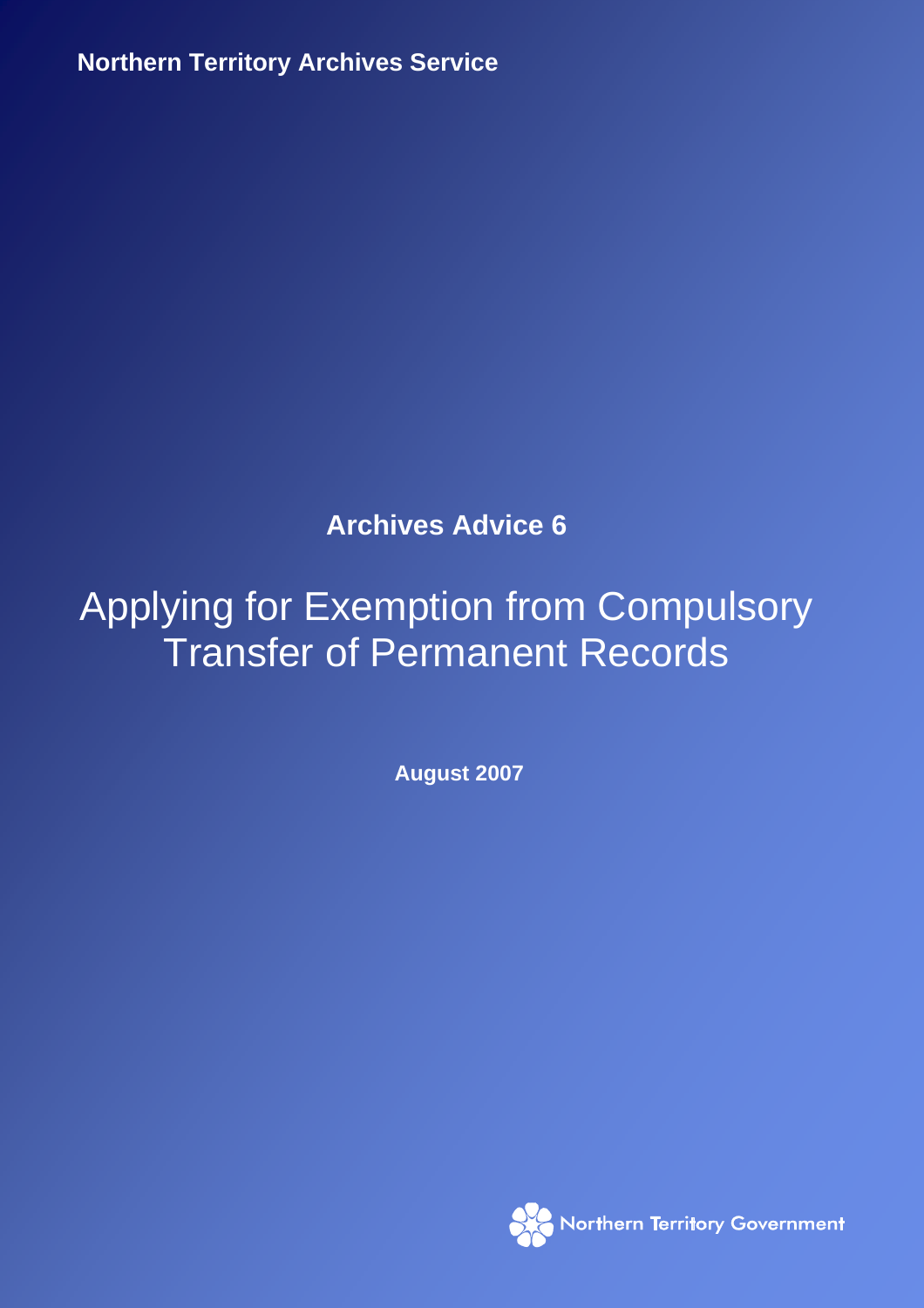For information and advice, please contact

NT Archives Service GPO Box 874 Darwin NT 0801

Telephone: (08) 8924 7677<br>Facsimile: (08) 8924 7660 Facsimile: (08) 8924 7660<br>Website: http://www.nt.go http://www.nt.gov.au/dcis/nta/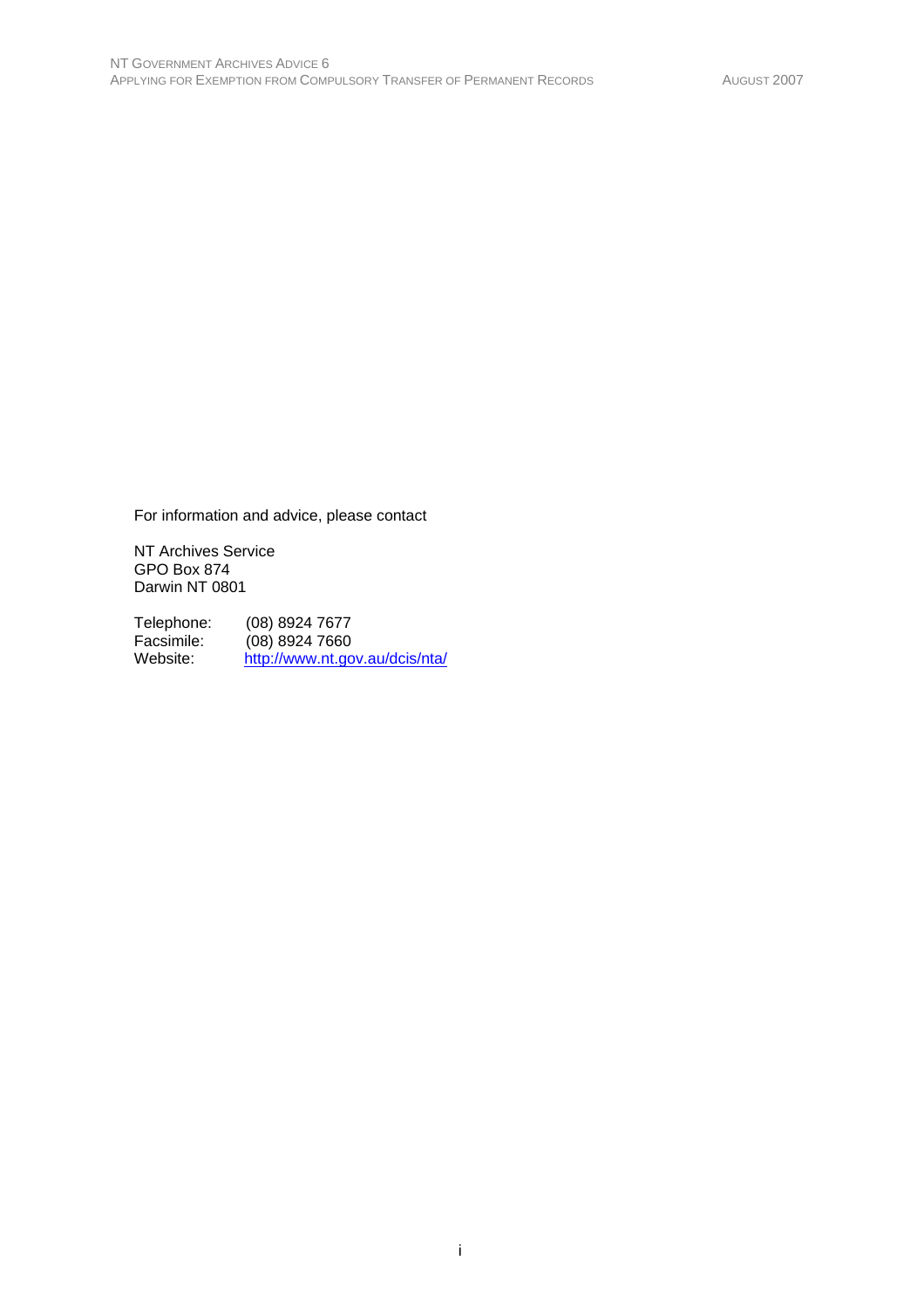# **TABLE OF CONTENTS**

| Definitions                               |    |
|-------------------------------------------|----|
| Introduction                              | 2  |
| Explanation                               | 2  |
| Procedures in Applying for Exemption from |    |
| <b>Compulsory Transfer</b>                |    |
| Checklist A - Storage Requirements        | 5  |
| Checklist B - Management Requirements     | -6 |
|                                           |    |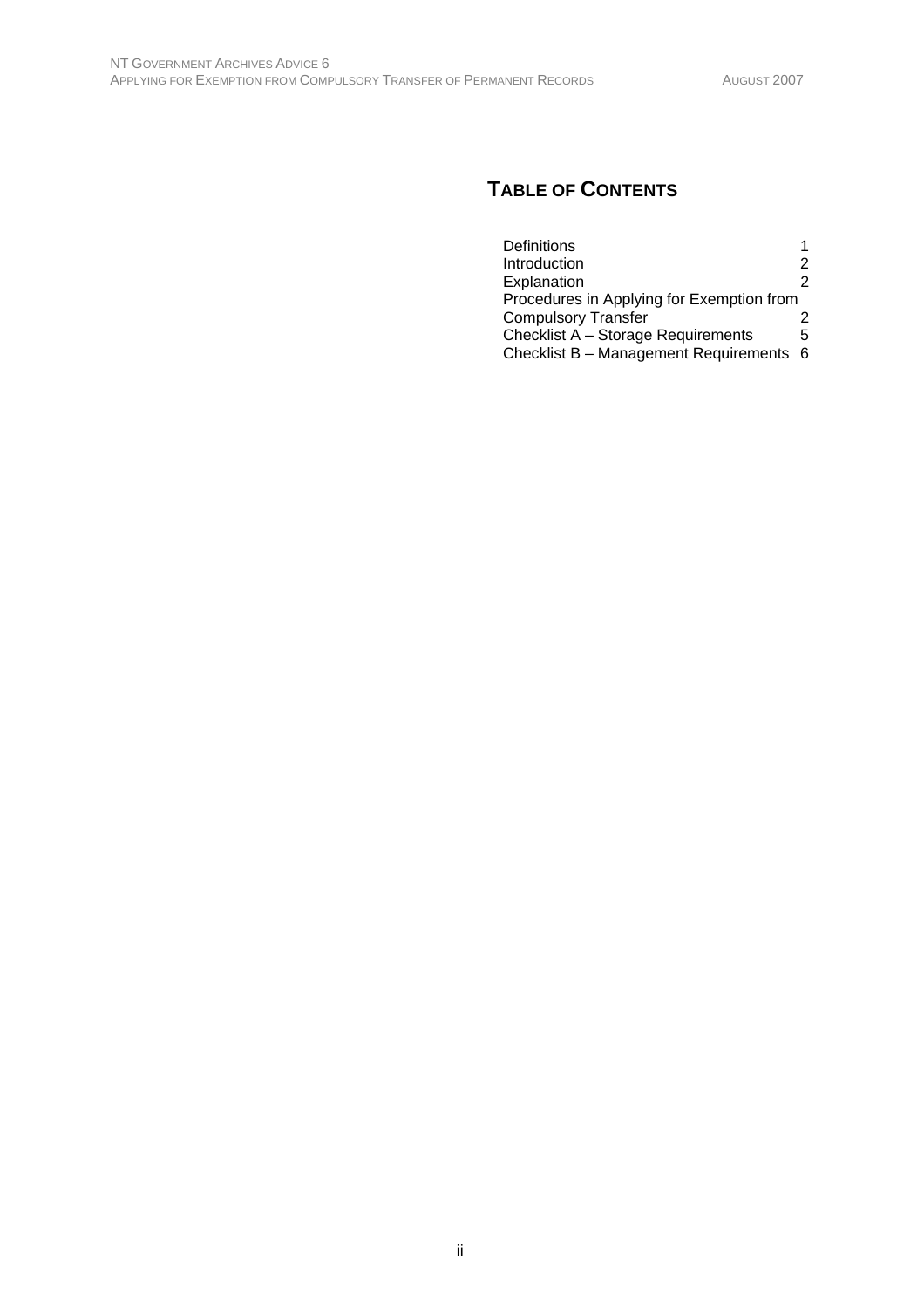#### **DEFINITIONS**

| <b>Appraisal</b>                                 | The process of evaluating business activities to determine which records<br>need to be captured and how long the records need to be kept to meet<br>business needs, to maintain organisational accountability and<br>community expectations.                                                   |
|--------------------------------------------------|------------------------------------------------------------------------------------------------------------------------------------------------------------------------------------------------------------------------------------------------------------------------------------------------|
| <b>Archive</b>                                   | A record of permanent value that forms part of the Territory Archives. <sup>1</sup>                                                                                                                                                                                                            |
| <b>Disposal</b>                                  | A range of processes associated with implementing authorised decisions<br>about records retention, destruction, rearrangement, migration or<br>transfer of custody or ownership.                                                                                                               |
| <b>Disposal schedule</b>                         | A formal policy, authorised jointly by the Chief Executive of an NT<br>Government public sector organisation and the NT Archives Service,<br>that defines the temporary or permanent status, retention period and<br>consequent disposal actions authorised for classes of records.            |
| Open access period                               | The period during which the public can routinely access government<br>archives held in the custody of the NT Archives Service. The open<br>access period begins after the end of the restricted access period.                                                                                 |
| <b>Permanent records</b>                         | Records of permanent value which are in the custody of a public sector<br>organisation. When permanent records are transferred into the custody<br>of the NT Archives Service, they are considered an archive and form<br>part of the Territory Archives (see Archive and Territory Archives). |
| <b>Public sector organisation</b>                | An agency as defined in s.5 of the Information Act.                                                                                                                                                                                                                                            |
| <b>Record</b>                                    | Recorded information in any form (including data in a computer system)<br>that is required to be kept by a public sector organisation as evidence of<br>the activities or operations of the organisation, and includes part of a<br>record and a copy of a record.                             |
| <b>Responsible public sector</b><br>organisation | Public sector organisation (as defined above) that is responsible for the<br>function to which the record or archive relates.                                                                                                                                                                  |
| <b>Restricted access period</b>                  | The period during which decisions on access to government archives<br>held in the custody of the NT Archives Service are made by the public<br>sector organisation responsible for the archives (s.144 of the Information<br>$Act$ ).                                                          |
| <b>Series</b>                                    | Those records or archives having the same provenance which belong<br>together because:                                                                                                                                                                                                         |
|                                                  | they are part of a discernible filing system (alphabetical,<br>numerical, chronological, or a combination of these);                                                                                                                                                                           |
|                                                  | they have been kept together because they result from the same<br>activity, or                                                                                                                                                                                                                 |
|                                                  | they are of similar formats and relate to a particular function.                                                                                                                                                                                                                               |
|                                                  | A series may consist of only one item. <sup>2</sup>                                                                                                                                                                                                                                            |
| <b>Territory Archives</b>                        | Records held on behalf of the Territory by the archives service. <sup>3</sup>                                                                                                                                                                                                                  |

<sup>1</sup>. s. 4 *Information Act*<br><sup>2</sup>. Judith Ellis (ed.) *Keeping Archives 2<sup>nd</sup> Edition,* (Australian Society of Archivists and DW Thorpe, Melbourne 1993), p.479 3 . s. 4 *Information Act*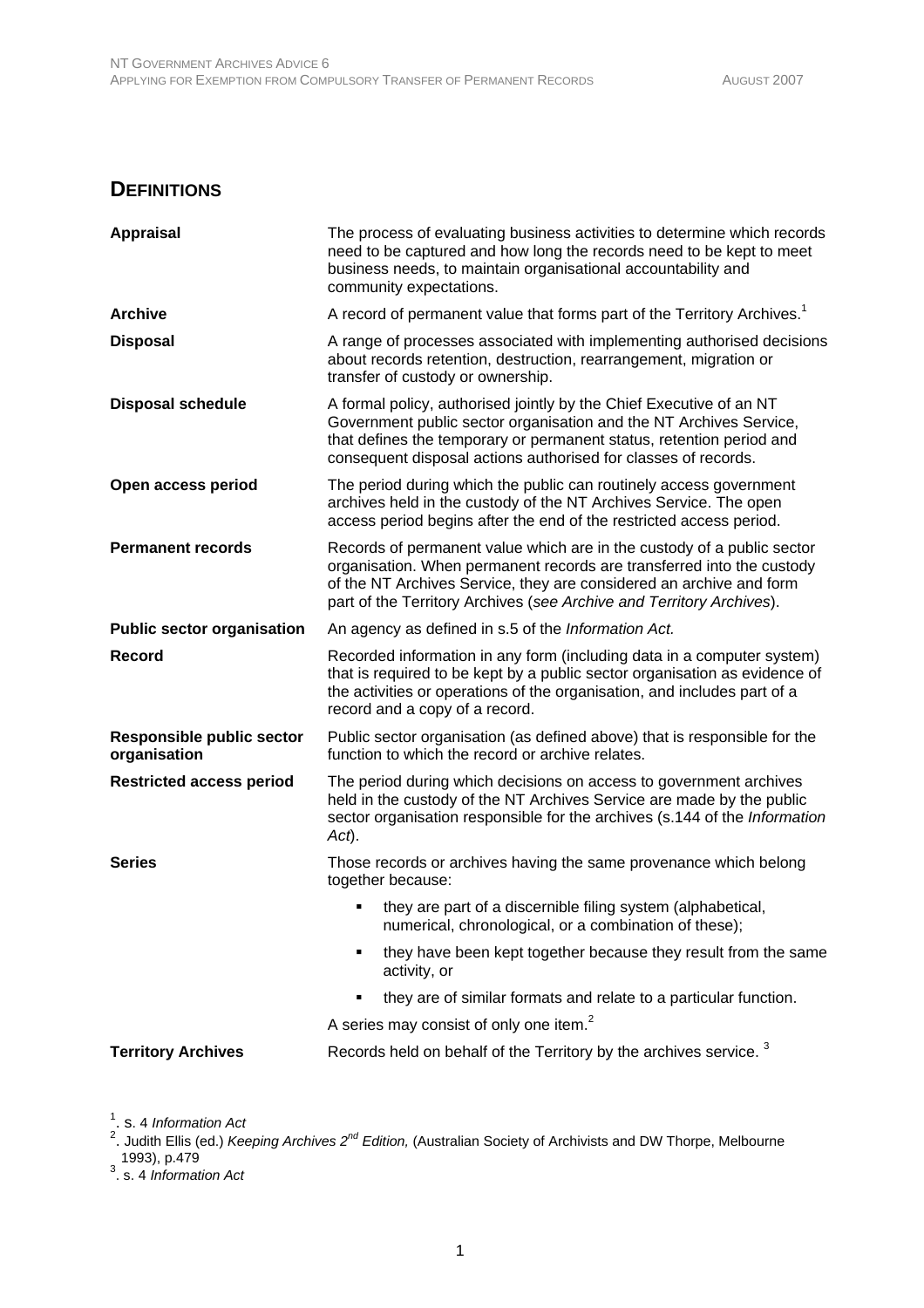#### **INTRODUCTION**

Archives are records of permanent or continuing value that have value for the organisation that created them and for the community.

In accordance with s.141 of the *Information Act*, archives may be transferred to the custody of the NT Archives Service at any time after they are no longer required for the business needs of the organisation, and no later than when the records reach 30 years of age.

Section 141.(2) of the *Information Act* provides for the application by a public sector organisation to the NT Archives Service for permission to retain permanent records over 30 years of age where the agency has a business need, and meets the standards required by the NT Archives Service.

*Archives Management Standard: Transfer of Archives*, and *Archives Management Standard: Exemption from Compulsory Transfer of Permanent Records to the NT Archives Service*, set out the requirements for organisations relating to these provisions.

#### **EXPLANATION**

Organisations which have a requirement to retain permanent records in their custody which are over 30 years of age, must meet the conditions set out in *Archives Management Standard: Exemption from Compulsory Transfer of Permanent Records to the NT Archives Service*.

The procedures for applying for exemption are explained below.

#### **PROCEDURES IN APPLYING FOR EXEMPTION FROM COMPULSORY TRANSFER**

- $\blacktriangleright$  Identify the records which are required to be retained (including the analysis of their function, date range, quantity and location).
- ▶ Sentence records according to authorised records disposal schedules if appropriate.
- ▶ Apply to the NT Archives Service for appraisal of the records if they are not included in an authorised disposal schedule. See also *Archives Management Standard: Disposal of Government Records Created Prior to 1 July 1978*.
- Review the requirements for retaining permanent records over 30 years old to determine:
	- if the organisation requires the **original** records to be retained for frequent access to meet a business need of the organisation,
	- if the business need of the organisation could be met by access to a copy of the records.
- Assess the storage requirements for the specific record format and the organisation's storage environment (see *Checklist A).*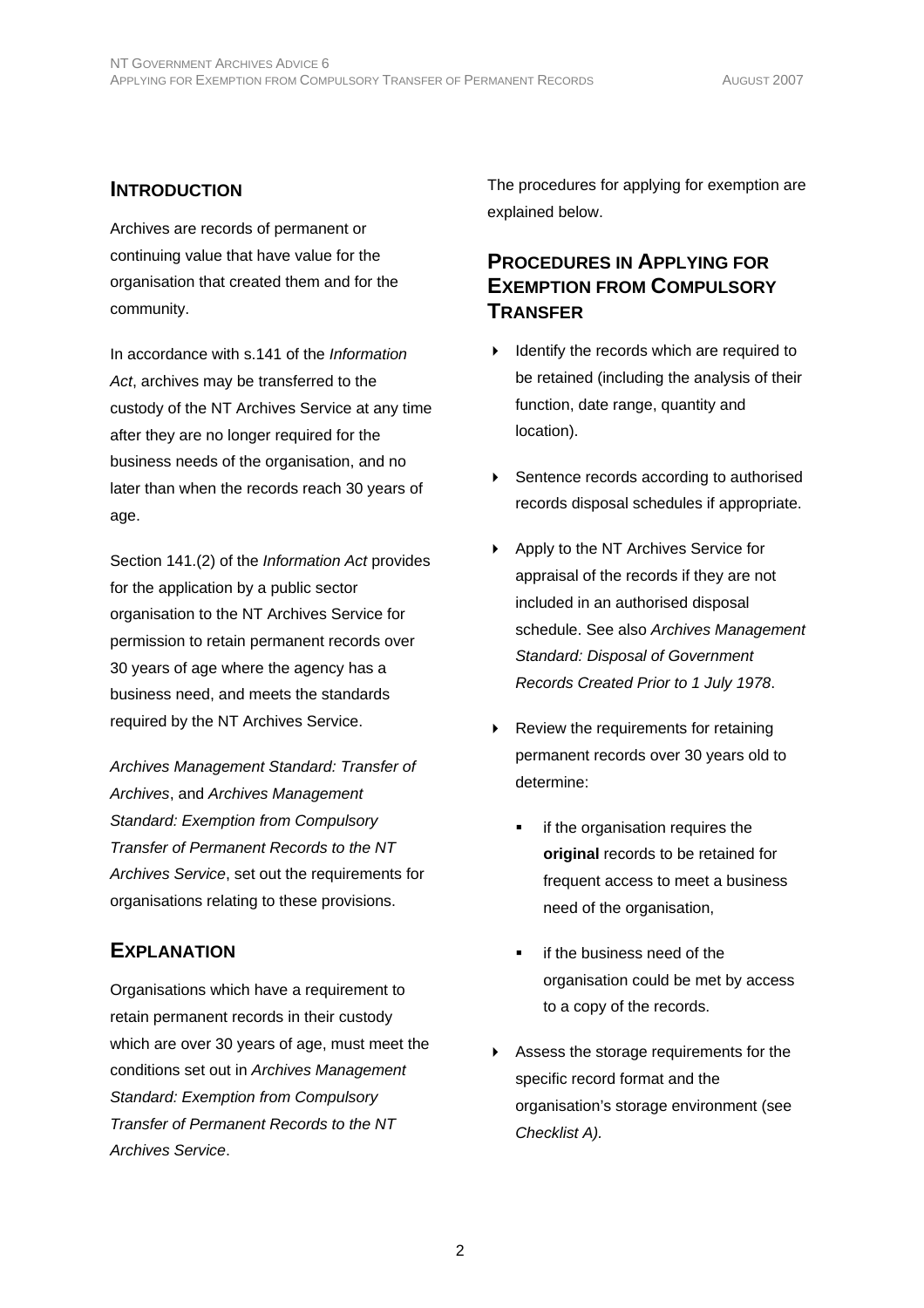- Assess the management requirements for the records (see *Checklist B).*
- Assess the resource requirements for retaining the records, and any recurring budgetary considerations.
- Upgrade the storage environment for the records to meet the requirements if necessary.
- **Implement procedures for the organisation** to meet the management requirements for the records if required including security, handling, disaster management, copying, and display.
- Review public access requirements for the records and negotiate public access provisions for the records with the NT Archives Service, and prepare relevant procedures and ensure suitable resources where required.
- Complete a *Form 5 Application for an Exemption from Compulsory Transfer*" form and submit to the NT Archives Service with supporting documentation eg list of records, procedures.
- ▶ The NT Archives Service will contact the organisation to arrange a visit to assess the organisation's compliance with the standard.
- If the NT Archives Service is satisfied that the organisation meets the requirements for exemption from compulsory transfer, the NT Archives Service will issue an exemption for a period up to five years,

and the list of records will be included in the Register of Territory Archives, along with the public access provisions for the records.

- The organisation is required to provide any additional information or finding aids relating to the records to the NT Archives Service if it becomes available, for inclusion in the Register of Territory Archives.
- **Demonment Communish** Organisations are required to submit an annual report to the NT Archives Service of their continued compliance with the standard and eligibility for exemption at the end of each financial year, including reports on any preservation repairs/treatments and copying projects.
- **Fig.** The organisation must address any failure or inability to meet the requirements of the standard promptly to ensure no damage to the archives, and report any changes to these conditions to the NT Archives Service as soon as possible.
- $\triangleright$  If, at any stage, the organisation is no longer able to comply with the standards they should notify the NT Archives Service as soon as possible to revoke the exemption and negotiate the transfer of the records, in accordance with s.141(4)(a) of the *Information Act*.
- **FIM** The NT Archives Service may inspect the storage facility at any time to check continued compliance, or if it believes the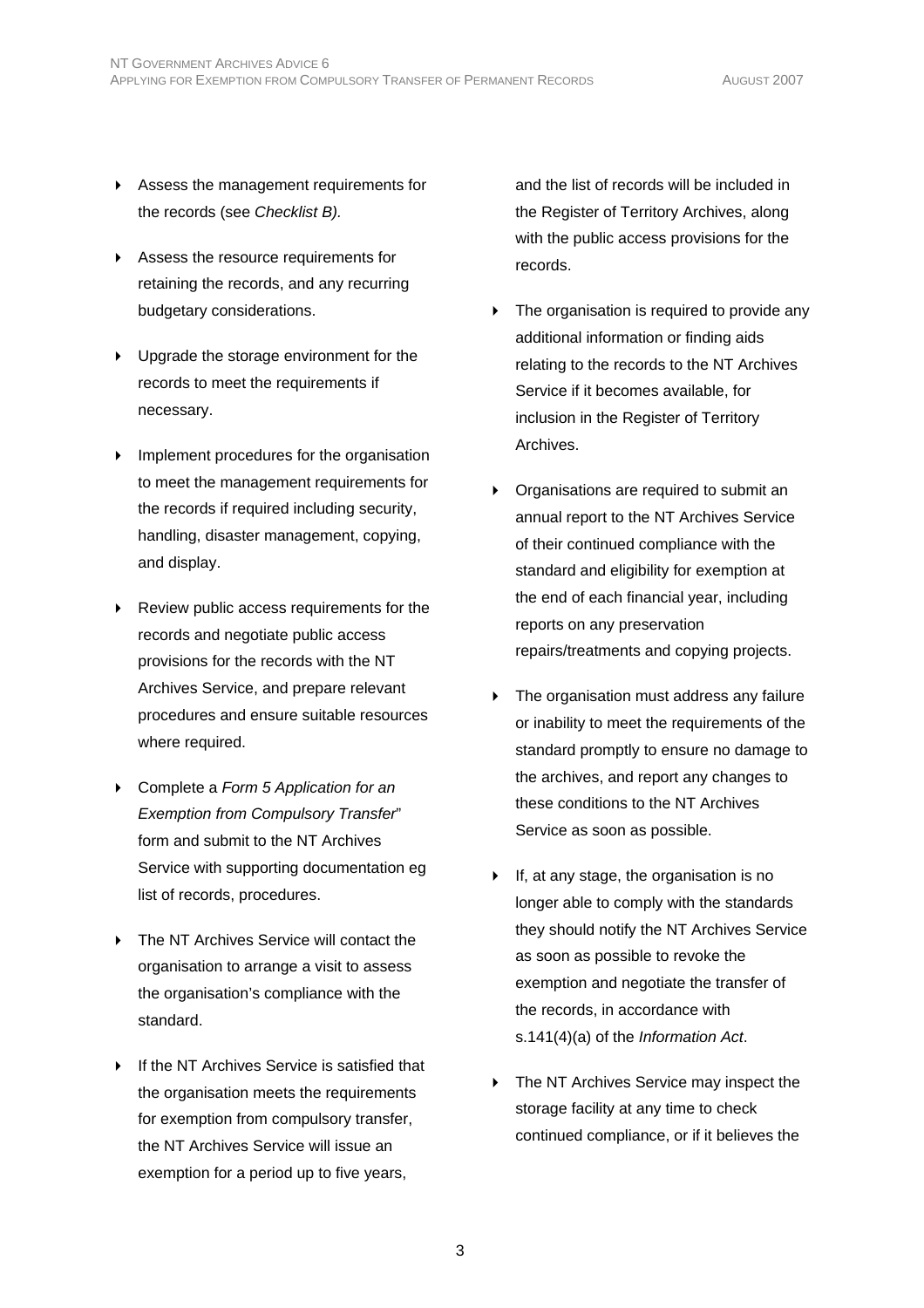records may be at risk from noncompliance.

- In accordance with s.141(4)(b) of the *Information Act*, the NT Archives Service may revoke the exemption at any time if the organisation's operations no longer require it, or if the organisation is not complying with the required standard.
- $\blacktriangleright$  Prior to the expiry of the exemption the organisation should review or reassess its requirement to continue to retain the records and reapply for a further period if required.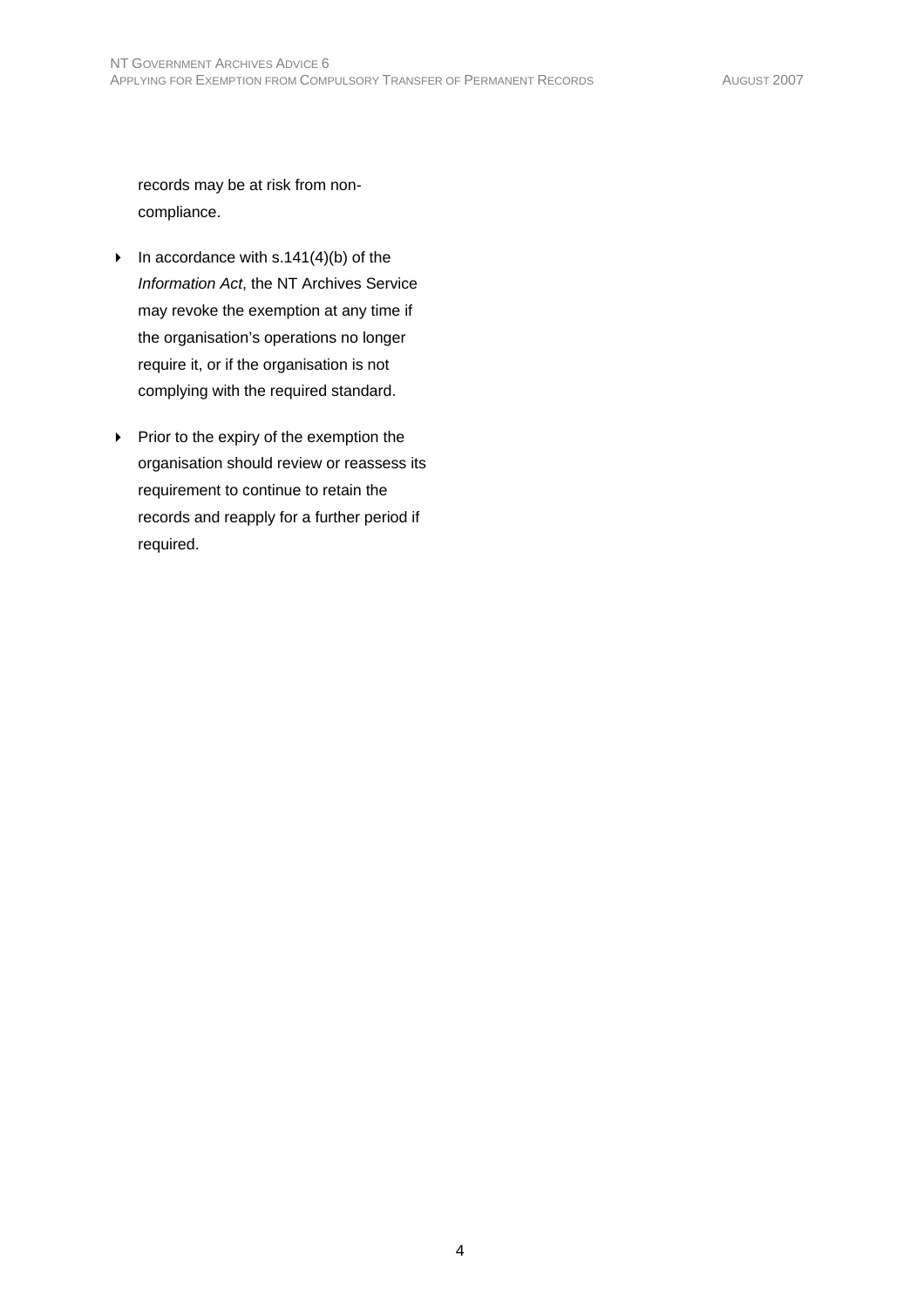## **CHECKLIST A – STORAGE REQUIREMENTS**

NT Government public sector organisations must satisfy the following requirements as defined in *Archives Management Standard: Exemption from Compulsory Transfer of Permanent Records to the NT Archives Service*, to apply for exemption from compulsory transfer.

- $\Box$  Storage area is located away from environmental risks.
- $\Box$  Storage area is accessible for staff retrieval of records
- $\Box$  Storage area is well maintained and repairs conducted promptly.
- $\Box$  Storage area is clean and free of dust and debris.
- $\Box$  Storage area is free of insects, vermin, mould and pollutants.
- $\Box$  24-hour air conditioning which meets the temperature and humidity levels within the range specified for the record format (*Appendices A-C Storage Conditions for Permanent Records Over 30 Years Old* of the *Archives Management Standard*).
- $\Box$  Storage area is well ventilated and air is filtered to exclude dust and other particles, acidic and oxidising gases.
- $\Box$  Storage area is exposed to no natural light (no windows, or 100% ultraviolet blockout). There are separate lighting controls to minimize exposure to light.
- $\Box$  Heat/smoke detectors, fire alarms, extinguishers and sprinkler system are installed, maintained and tested regularly.
- $\Box$  Security alarm system is installed, maintained and tested regularly.
- $\Box$  Access to storage areas is restricted to only essential staff, and access is controlled.
- $\Box$  Records are shelved/housed on/in shelving/cabinets appropriate to the record format.
- $\Box$  Records are stored on shelving, not on the floor, and boxes are not stored on top of one another.
- $\Box$  Storage areas have sufficient weight loading to support the shelving and records.
- $\Box$  Shelving/housing is configured to comply with occupational health and safety guidelines, including aisles, fire exists and height, and is above floor level.
- $\Box$  Shelving is in good repair.
- $\Box$  Records are stored in durable containers which will not cause damage to the records, preferably archival quality.
- $\Box$  Packaging and containers are the correct size for the records and shelving, and weight restrictions.
- $\Box$  Records are stored in good quality packaging suitable to the record format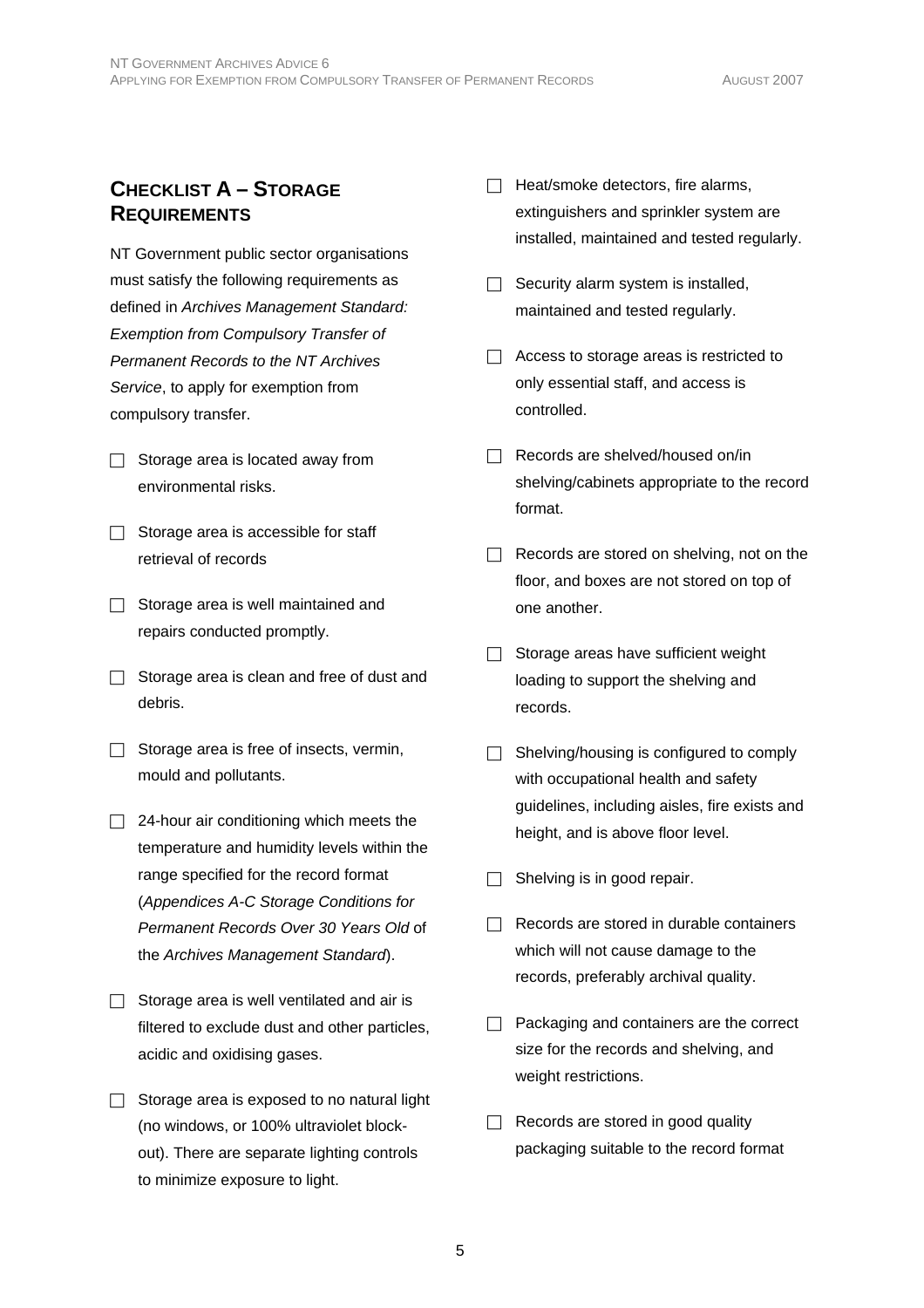## **CHECKLIST B – MANAGEMENT REQUIREMENTS**

NT Government public sector organisations must satisfy the following requirements as defined in *Archives Management Standard: Exemption from Compulsory Transfer of Permanent Records to the NT Archives Service*, to apply for exemption from compulsory transfer.

- $\Box$  Procedures are documented and implemented for the maintenance and prompt repair of the storage area.
- $\Box$  Storage areas are monitored on an ongoing basis for fluctuations from the baseline storage environment to ensure compliance with temperature and relative humidity levels required for the record format. (see *Appendices A-C Storage Conditions for Permanent Records Over 30 Years Old* of the *Archives Management Standard* )
- $\Box$  Regular maintenance and repair program is in place for the air conditioning system. Repairs are carried out promptly to ensure minimal disruption to storage conditions.
- $\Box$  Procedures are documented and implemented for the inspection of the records and storage facilities for signs of insects, mould and pollutants, and treatments carried out if required.
- $\Box$  Storage areas area cleaned on a regular basis (preferably weekly) to remove dust and debris. Vacuum cleaners fitted with

HEPA filters should be used where possible.

- $\Box$  Procedures are documented and implemented for the restriction of exposure to ultraviolet light in the storage area, eg. Lights are left off when area unattended.
- $\Box$  Procedures are documented and implemented for the maintenance and testing of fire safety and protection equipment.
- $\Box$  Procedures are documented and implemented to ensure security of the records, including identification of authorised staff, and conditions for limiting access by staff to avoid unnecessary handling.
- $\Box$  Procedures are documented and implemented regarding the restriction of loan of permanent records to other government organisations.
- $\Box$  Procedures are documented and implemented for the replacements of damaged packaging.
- $\Box$  Disaster prevention and recovery plans are implemented and maintained, which include archives as a priority for disaster recovery and notification of any disasters to the NT Archives Service.
- $\Box$  Policies and procedures are documented and implemented for the careful handling and transportation of permanent records.